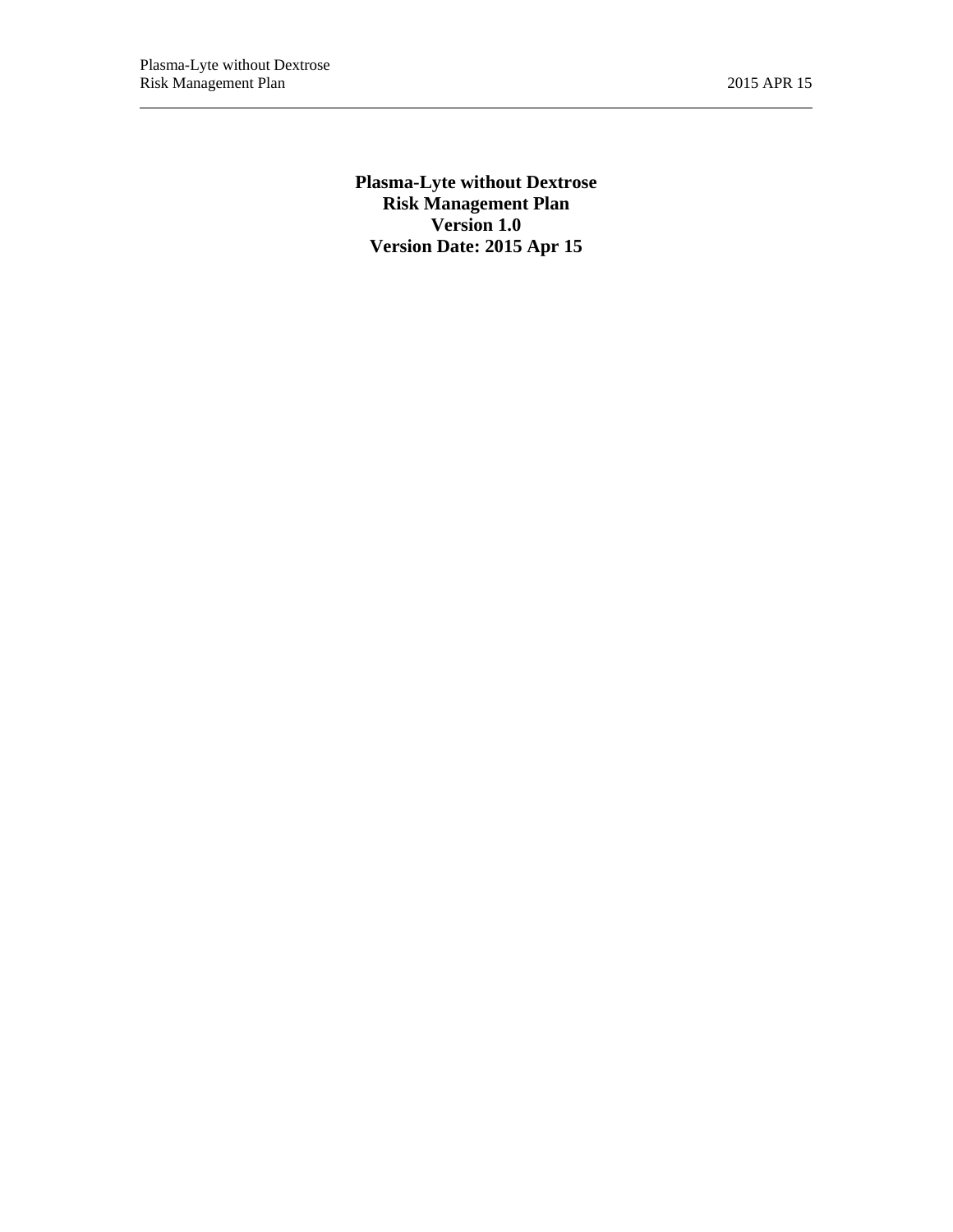# **VI.2 Elements for a Public Summary**

# *VI.2.1 Overview of Disease Epidemiology*

Around the world, fluid replacement therapy may be used for seriously ill patients or patients receiving surgery. Globally, such therapy may be used to effectively restore blood volume and provide an adequate supply of oxygen and nutrients to the tissue following various traumas including burns, head injury, broken bones, infection, abdominal irritation, and surgery. Among the various traumas, burn injuries represent a common injury worldwide that can require hospitalization for 4% to 22% of victims who often suffer severe fluid loss. Other injuries that could require fluid therapy such as head injury occur at a frequency of 200 to 300 cases per 100 000 population. Additionally, fractures, which occur with a frequency of 9 to 23 cases per 1 000 population, can require fluid therapy due to significant blood loss and fluid imbalance. During surgery, fluid replacement also frequently serves as a necessary surgical practice to maintain blood volume and prevent fluid loss complications. Traditionally, fluid replacement therapy is used to manage many serious conditions by supplying oxygen and critical nutrients to vital organs, which may also prevent further injury. Overall, the clinical management and resulting clinical outcome differs in patients receiving fluid therapy, depending on the underlying trauma or condition.

# *VI.2.2 Summary of Treatment Benefits*

Plasma-Lyte may be used to replace fluids in the body after injury, such as a burn, head injury, fracture, or infection; during surgery; or when certain medical conditions (such as shock) require immediate blood transfusions.

Plasma-Lyte without Dextrose solutions are similar to plasma (a component of the blood). The advantages of Plasma-Lyte without Dextrose include fluid replacement, correcting the amount of various minerals (called electrolytes) in the body, and helping to balance the body's pH. Because Plasma-Lyte contains electrolytes in amounts that are similar to those already contained in the body, it does not disturb the pH balance of the body the way other replacement fluids might.

# *VI.2.3 Unknowns Relating to Treatment Benefits*

The safety and effectiveness of Plasma-Lyte in children have not been established. Additionally, there are no adequate data from the use of Plasma-Lyte in pregnant or lactating women. The potential risks and benefits for each patient should be carefully considered before using Plasma-Lyte.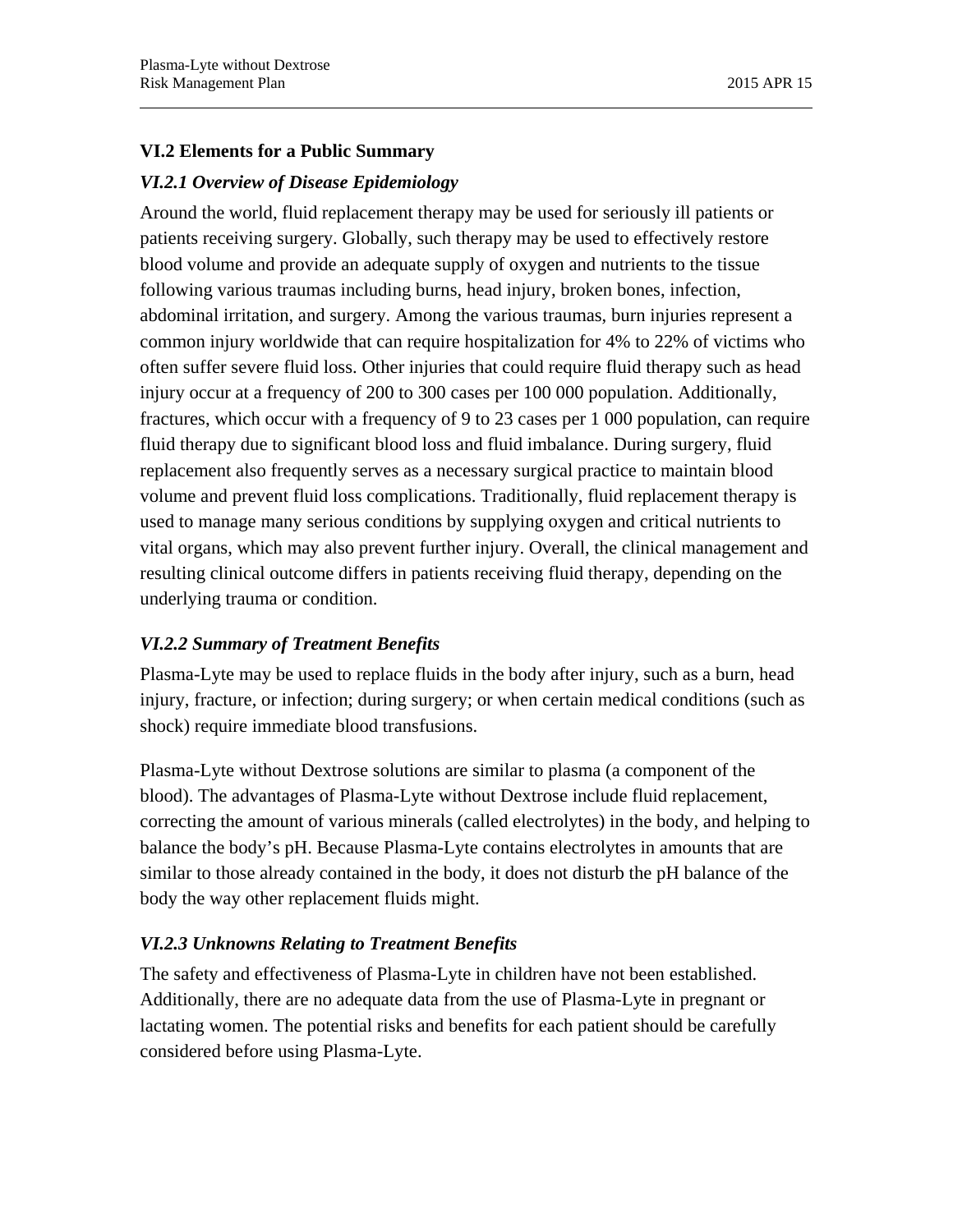# *VI.2.4 Summary of Safety Concerns*

| <b>Risk</b>                                        | What is Known                                                                                                                                                                                                                                                                                   | <b>Preventability</b>                                                                                                                              |
|----------------------------------------------------|-------------------------------------------------------------------------------------------------------------------------------------------------------------------------------------------------------------------------------------------------------------------------------------------------|----------------------------------------------------------------------------------------------------------------------------------------------------|
| Allergic reactions<br>(Hypersensitivity reactions) | Allergic reactions can range from<br>mild skin reactions to life-<br>threatening reactions across the<br>entire body which may be fatal.<br>Patients with a history of allergic<br>reactions to Plasma-Lyte without<br>Dextrose or any of the<br>components in the product are<br>most at risk. | Plasma-Lyte must not be used in<br>patients with who have ever<br>experienced an allergic reaction to<br>Plasma-Lyte or any of its<br>ingredients. |

# **Table 1. Important Identified Risks**

| <b>Risk</b>                                                                                                               | What is Known (Including Reason Why it is Considered a<br><b>Potential Risk)</b>                                                                                                                                                                                                                                       |
|---------------------------------------------------------------------------------------------------------------------------|------------------------------------------------------------------------------------------------------------------------------------------------------------------------------------------------------------------------------------------------------------------------------------------------------------------------|
| Imbalance of minerals especially<br>in patients with metabolism,<br>heart, and kidney problems                            | As Plasma-Lyte without Dextrose contains minerals, imbalances in the<br>body's minerals and related medical conditions may occur if Plasma-<br>Lyte without Dextrose therapy is not carefully monitored.                                                                                                               |
| (Electrolyte disorders especially<br>in patients with underlying<br>metabolic disorders, cardiac and<br>renal impairment) | Patients with a history of metabolic, heart, and kidney problems are<br>most at risk.                                                                                                                                                                                                                                  |
| Over-hydration especially in<br>patients with heart and kidney<br>problems                                                | An overload of fluids in the body may occur after of over-hydration<br>and/or receiving too much fluid and can, for example, lead to fluid in<br>the lungs or swelling in the lungs.                                                                                                                                   |
| (Fluid overload conditions)<br>especially in patients with<br>underlying cardiac and renal<br>impairment)                 | Patients with a history of heart and kidney problems are most at risk.                                                                                                                                                                                                                                                 |
|                                                                                                                           | Patients should be monitored for over-hydration. Careful monitoring<br>of the patient's fluid and mineral balance and an accurate record of the<br>patient's fluid taken into the body (for example by drinking or<br>intravenous fluids) and fluids leaving the body (for example, by body<br>fluids) should be kept. |
|                                                                                                                           | Solutions containing sodium or salt should be used with great care, if<br>at all, in patients with heart failure, severe kidney disorders, and in<br>medical conditions in which there is salt retention with swelling.                                                                                                |